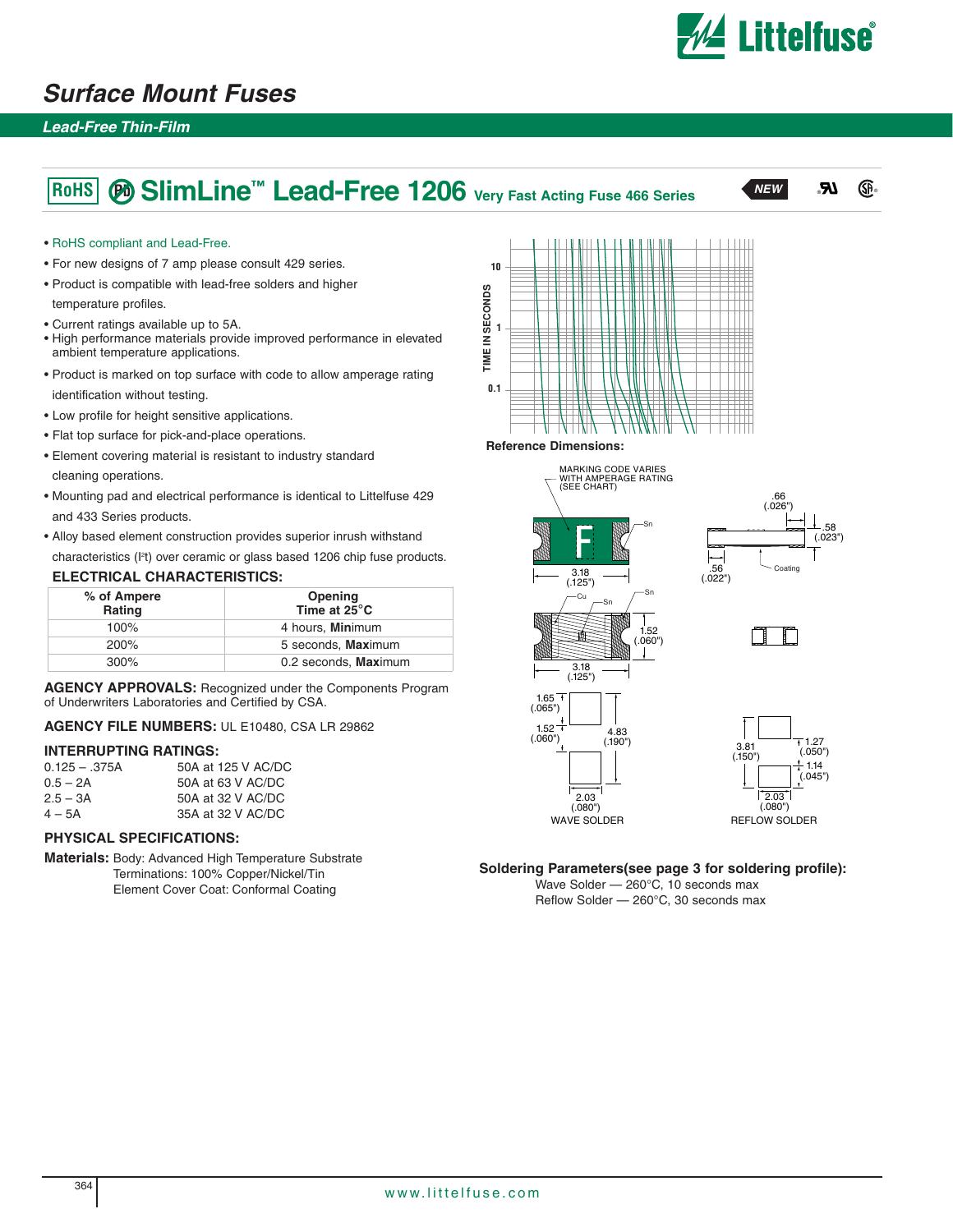

### **Surface Mount Fuses**

#### **Lead-Free Thin-Film**

#### **<sup><sup>***®***</sup> SlimLine™ Lead-Free 1206 Very Fast Acting Fuse 466 Series**</sup> **RoHS**

#### **ENVIRONMENTAL SPECIFICATIONS:**

**Operating Temperature:** –55°C - + 90°C. **Vibration:** Per MIL-STD-202F.

**Insulation Resistance (After Opening):** Greater than 10,000 ohms.

**Resistance to Soldering Heat:** Withstands 60 seconds above 200°C and up to 260°C, maximum

**Thermal Shock:** Withstands 5 cycles of –55° to 125°C.

#### **PACKAGING SPECIFICATIONS:**

8mm Tape and Reel per EIA-RS481-2 (IEC 286, part 3); 5,000 per reel, add packaging suffix, NR.

#### **PATENTED**

#### **ORDERING INFORMATION:**

| Catalog<br><b>Number</b> | Ampere<br>Rating | <b>Marking</b><br>Code | Voltage<br>Rating | Nominal<br>Resistance<br>Cold Ohms <sup>1</sup> | Melting <sup>12</sup> t<br>$(A^2$ Sec.) <sup>2</sup> |
|--------------------------|------------------|------------------------|-------------------|-------------------------------------------------|------------------------------------------------------|
| 0466.125                 | .125             | B                      | 125               | 4.000                                           | 0.00040                                              |
| 0466.200                 | $\cdot$          | С                      | 125               | 1.150                                           | 0.00055                                              |
| 0466.250                 | .25              | D                      | 125               | 0.690                                           | 0.0010                                               |
| 0466.375                 | .375             | E                      | 125               | 0.350                                           | 0.0028                                               |
| 0466.500                 | .5               | F                      | 63                | 0.220                                           | 0.0060                                               |
| 0466.750                 | .75              | G                      | 63                | 0.105                                           | 0.0276                                               |
| 0466 001.                |                  | Н                      | 63                | 0.072                                           | 0.0423                                               |
| 0466 1.25                | 1.25             | J                      | 63                | 0.056                                           | 0.0640                                               |
| 0466 01.5                | 1.5              | Κ                      | 63                | 0.046                                           | 0.1103                                               |
| 0466 1.75                | 1.75             |                        | 63                | 0.037                                           | 0.1323                                               |
| 0466 002.                | 2                | N                      | 63                | 0.031                                           | 0.2326                                               |
| 0466 02.5                | 2.5              | 0                      | 32                | 0.023                                           | 0.3516                                               |
| 0466 003.                | 3                | P                      | 32                | 0.020                                           | 0.5760                                               |
| 0466 004.                | 4                | S                      | 32                | 0.014                                           | 1.024                                                |
| 0466 005.                | 5                |                        | 32                | 0.011                                           | 1.600                                                |

1 Measured at 10% of rated current, 25°C.

<sup>2</sup> Measured at rated voltage.

# **Average Time Current Curves**